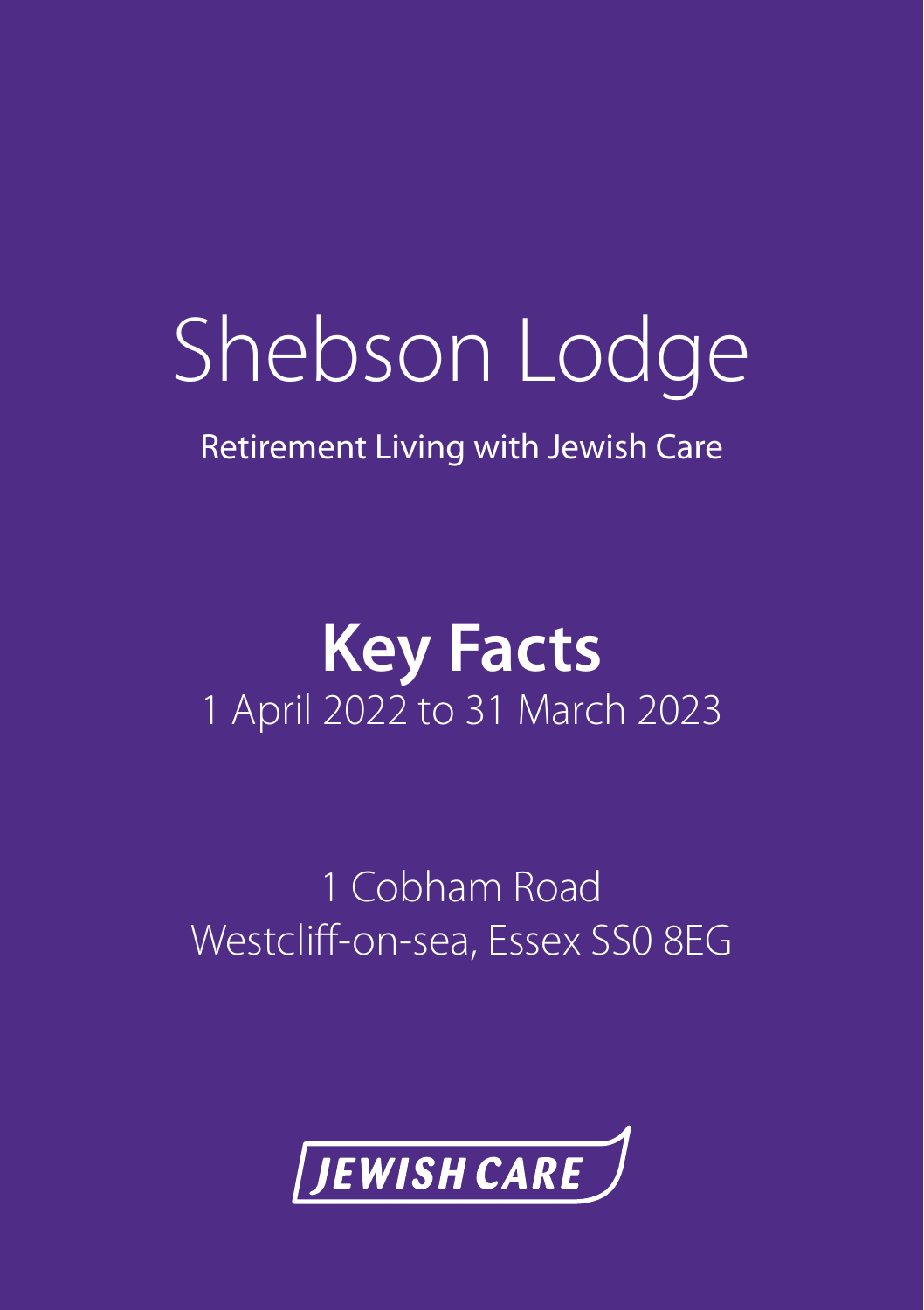### **Contents**

| 03 | What to expect from this guide                    |
|----|---------------------------------------------------|
| 04 | About Shebson Lodge                               |
| 06 | Eligibility criteria                              |
| 07 | The tenancy agreement                             |
| 08 | Information about costs                           |
| 09 | Costs related to moving into Shebson Lodge        |
| 09 | Deposit                                           |
| 10 | Ongoing costs: Services provided by Jewish Care   |
| 11 | Rent                                              |
| 12 | Support from us                                   |
| 12 | Heating and hot water                             |
| 13 | Dining and catering                               |
| 14 | <b>Additional services</b>                        |
| 16 | Ongoing costs: Services provided by third parties |
| 17 | Ending the tenancy                                |
| 18 | Important additional information                  |
| 19 | What are the next steps?                          |

#### 2 Shebson Lodge Key Facts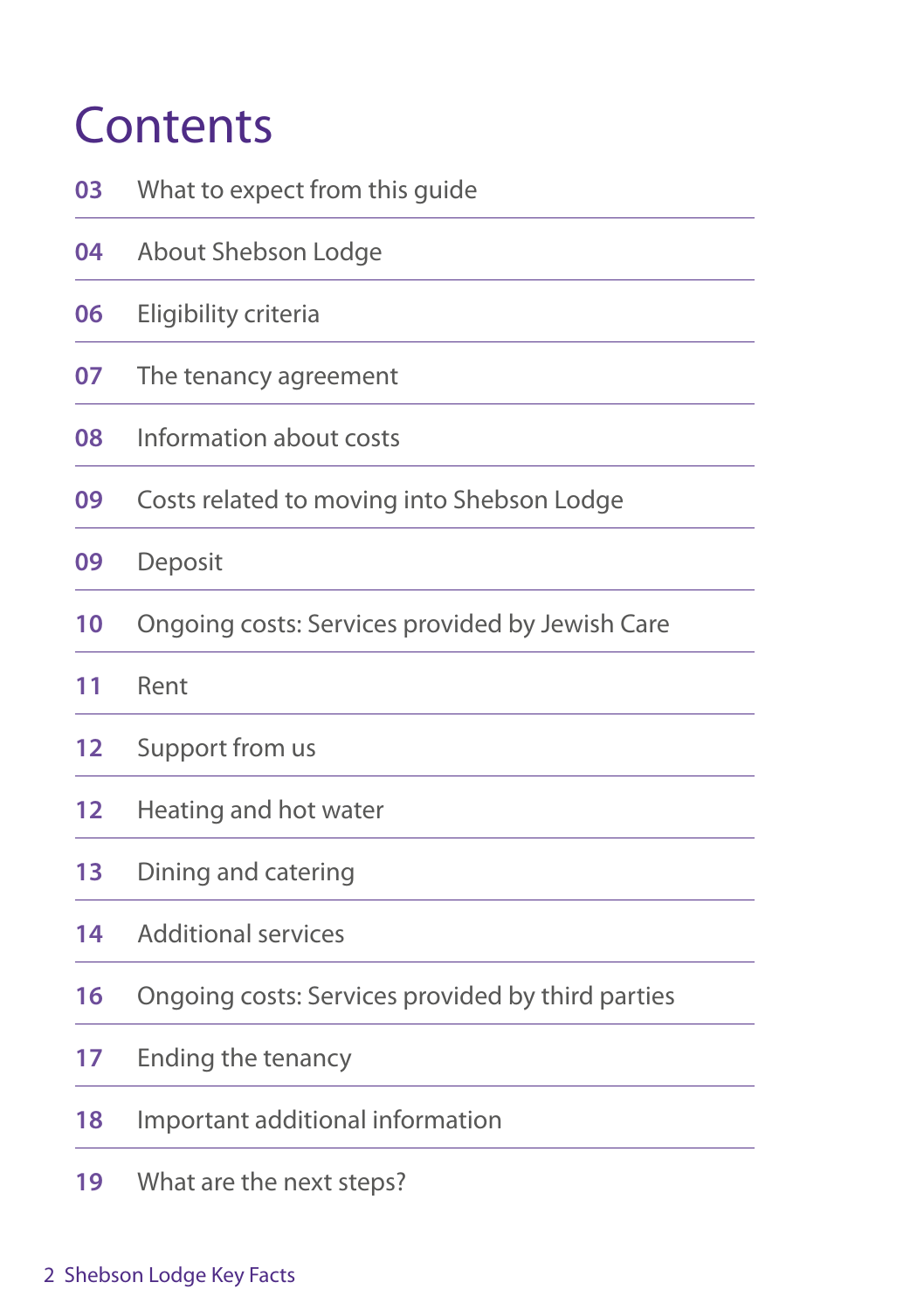## What to expect from this guide

We understand that looking into retirement communities can be overwhelming as there is a lot of information to take in.

At Jewish Care, we want to make this process as easy as possible for you. This guide gives you the key financial and legal information you need to know about Shebson Lodge, one of our Retirement Living developments, to help you make the right decision for you.

If you want to speak to someone to help you, please call us on 020 8922 2200 or email retirementliving@jcare.org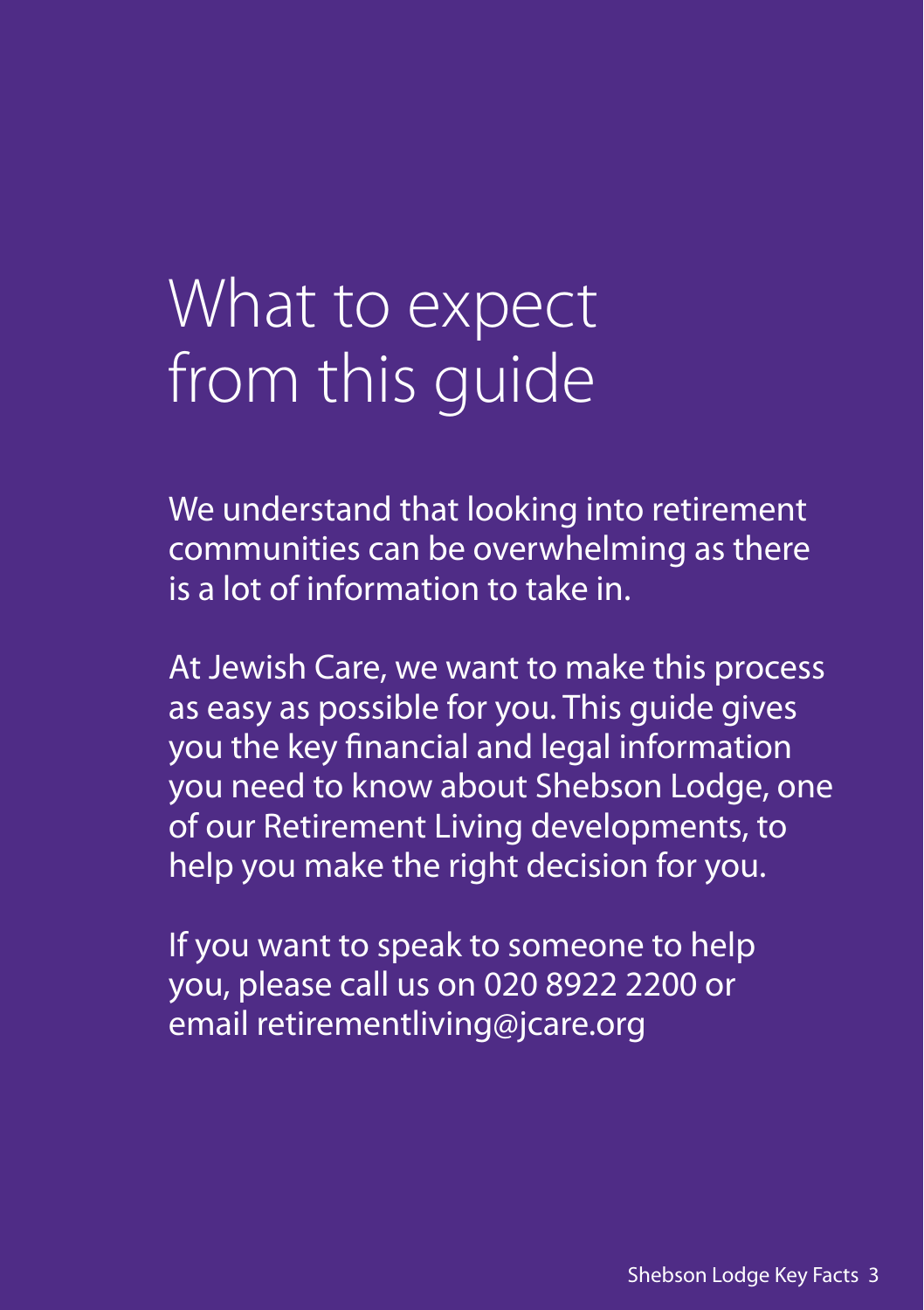## About Shebson Lodge

Breathe in the fresh sea air whilst living well at Shebson Lodge. These Retirement Living apartments are located just off the sea front with beautiful sea views.

The warm and welcoming atmosphere of Shebson Lodge helps to create a homely feel.

Our on-site community centre means you can take part in activities and events and also come together with your neighbours to celebrate Shabbat and Jewish festivals.

The site is owned and managed by Jewish Care. The services are run by our dedicated staff with the help of volunteers, who all work hard to deliver quality support and care whilst maintaining a special community.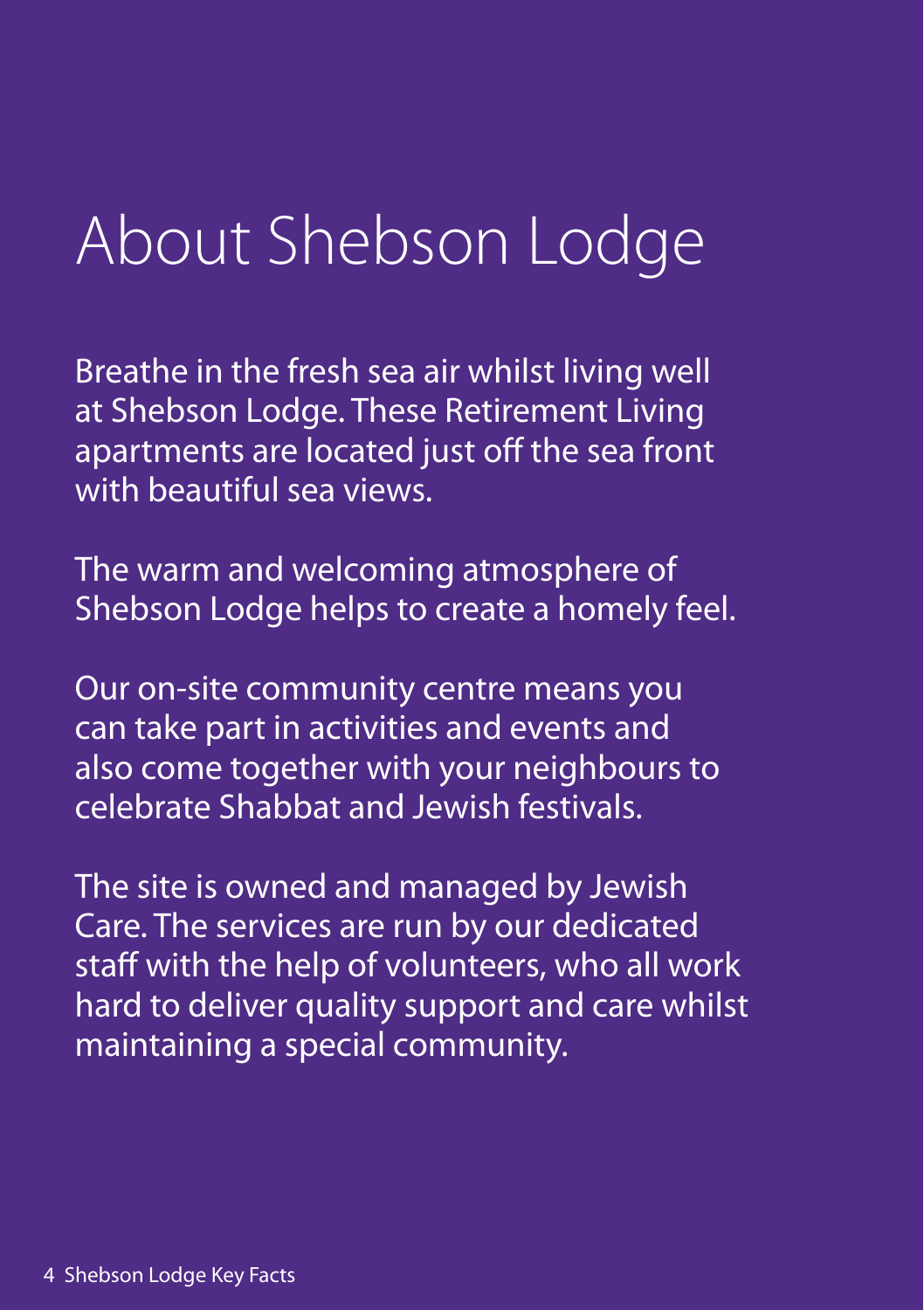There are 16 one and two-bed apartments for rent.

Apartments are generally fitted with the following key features, however these details can vary:

- a fitted kitchen. You need to supply you own electric cooker and fridge freezer
- a bathroom with a wash basin, toilet, walk-in shower, and most have a heated towel rail
- some have private balconies and some have sea views
- several safety features including a smoke detector, heat detector, carbon monoxide alarm, and entry phone system
- double glazing
- telephone and some have satellite television points

The remaining areas of the apartment are unfurnished, meaning you can bring your own much-loved furniture or acquire new pieces.

Please refer to page 22 of the Retirement Living brochure for example floor plans.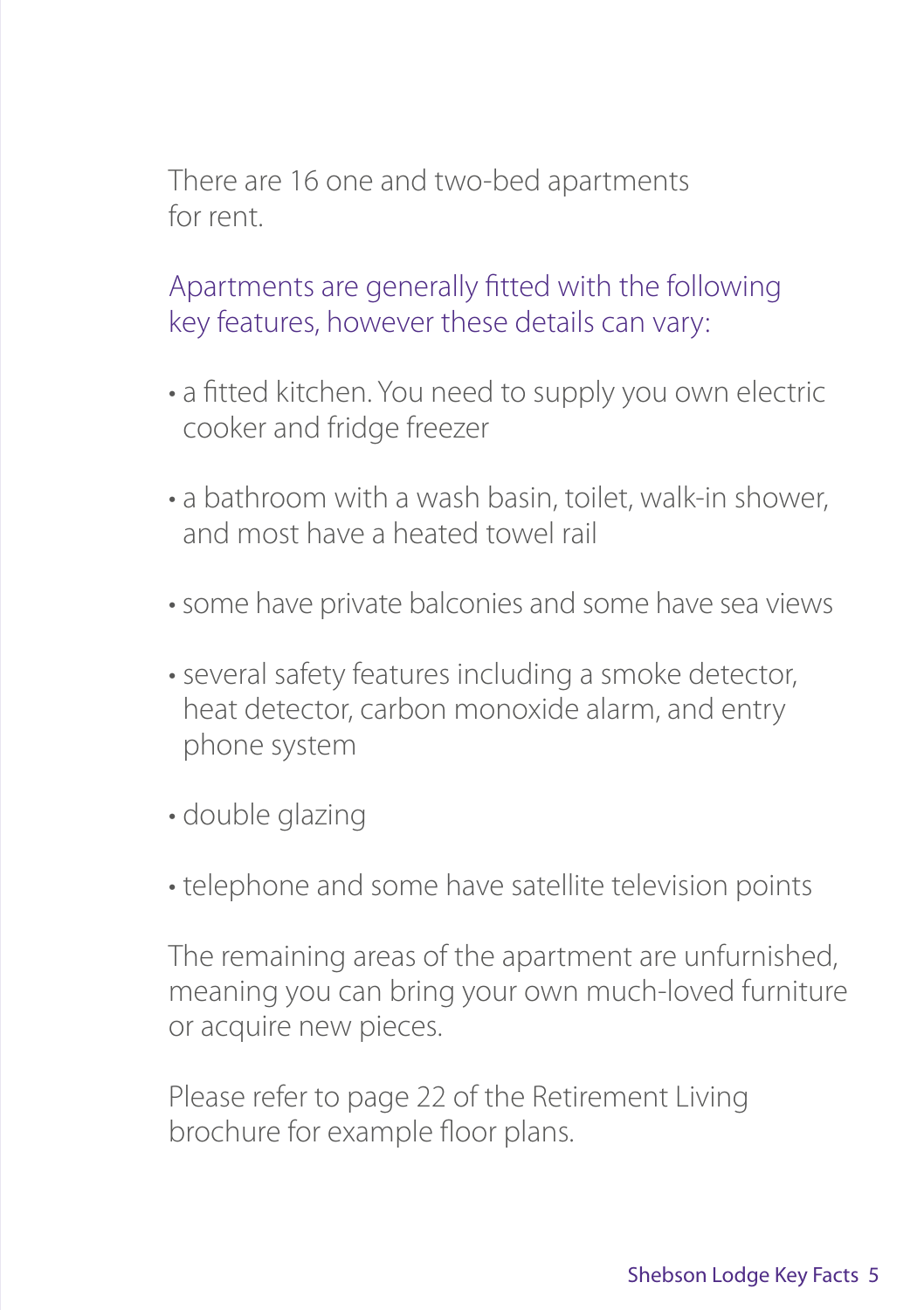## Eligibility criteria

If you wish to rent an apartment at Shebson Lodge, you need to meet our eligibility requirements:

- you are a member of the Jewish community,
- you are over the age of 60,
- you have the right to rent a property in the UK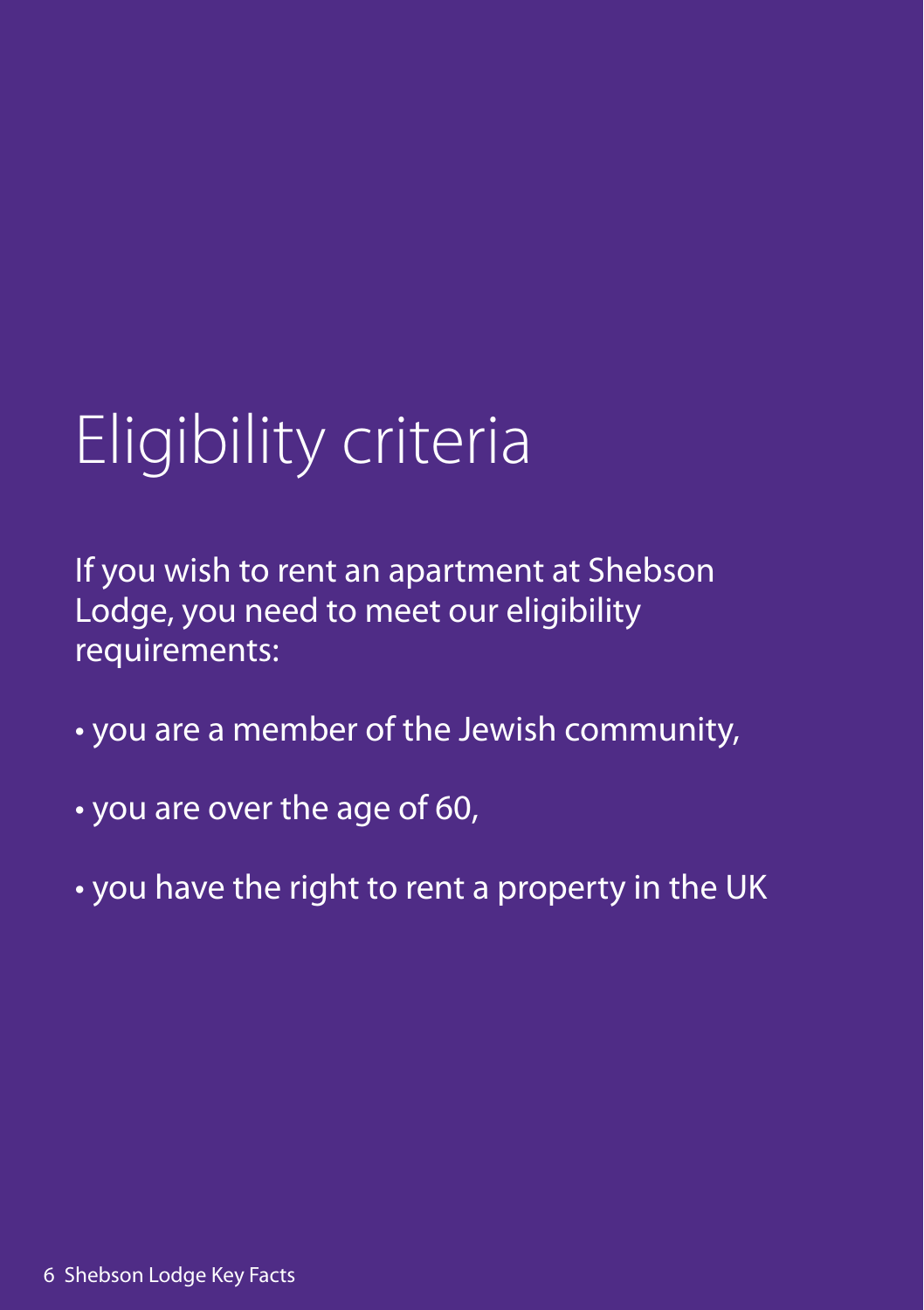### The tenancy agreement

Our Retirement Living apartments are let on an assured shorthold tenancy basis, with sole or joint occupancy. This means that you can rent an apartment on your own or with a partner with a fixed term period of three years.

All tenants sign a tenancy agreement, which is a legally binding contract between the tenant (you) and the landlord (Jewish Care). The agreement is based on current legal requirements and tells you what we must do as your landlord and what your responsibilities are.

#### The tenancy agreement contains information such as:

- Your name and the address of the property being let,
- the date the tenancy begins and duration of the fixed term,
- the amount of rent payable, how often and when it should be paid, and when it can be reviewed,
- a code of conduct for tenants and visitors (tenants are responsible for the behaviour of their visitors),
- the services and facilities we will provide,
- other information including the prohibition of sub-letting apartments and passing on tenancies,
- and when and under what circumstances the tenancy can be terminated.

Jewish Care can terminate a tenancy if payments are missed or if any of the tenancy's conditions are breached. However, we cannot do this summarily (a court order is required) and we will always act reasonably before initiating the termination process (for example, first seeking through dialogue to resolve any payment issues or other breaches).

For full terms and conditions please see our tenancy agreement at **jewishcare.org/tenancy-agreement.**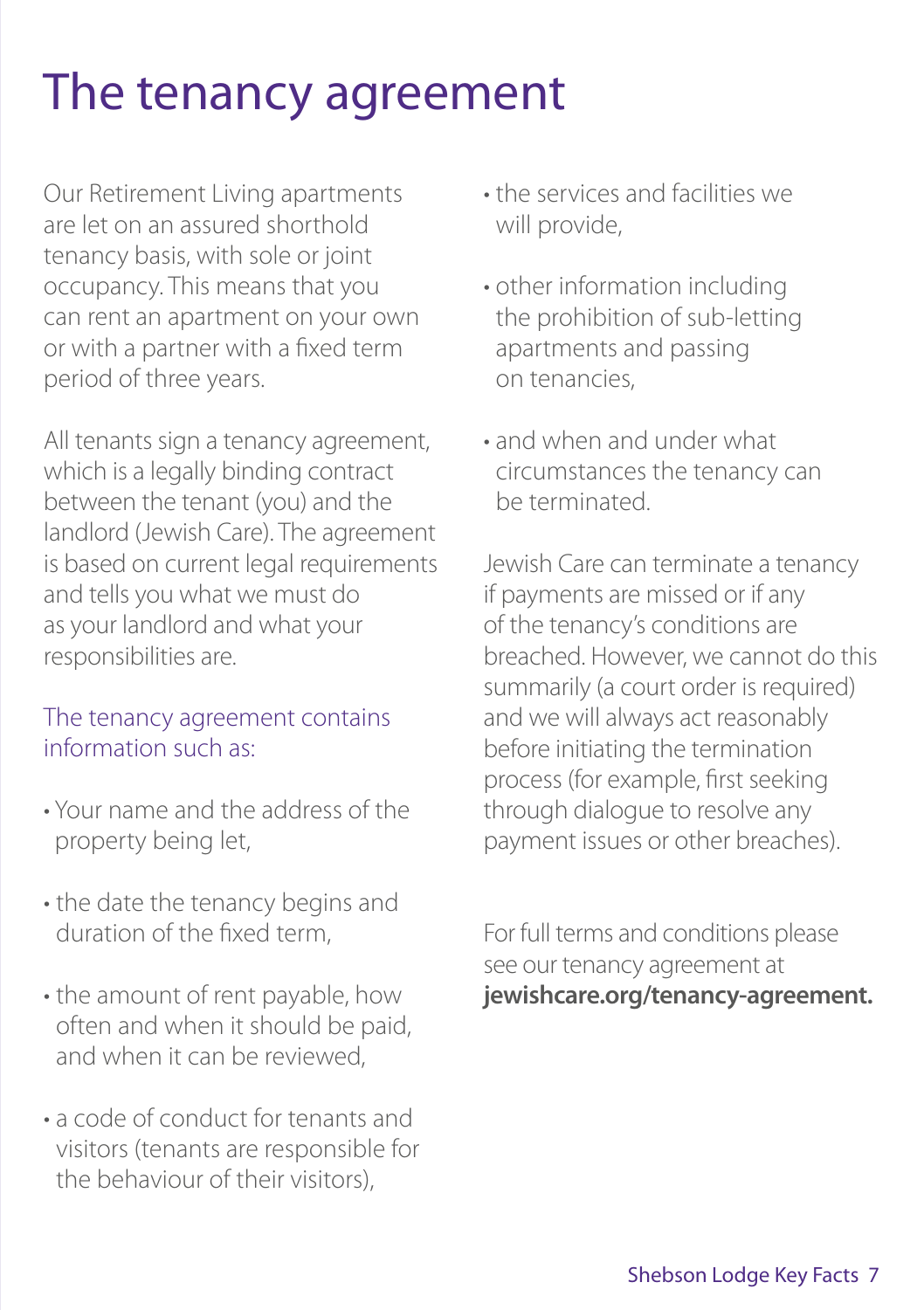#### **Right to rent**

We are required by law to carry out checks to confirm that you have the right to rent in the UK. We will ask you to complete a form and provide documentation when you make your application.

Visit **jewishcare.org/right-to-rent** for more information.

You can also see information provided by the UK government at **gov.uk/check-tenant-right-to-rent-documents**.

### Information abouts costs

We understand that the decision to move to a Retirement Living community requires a lot of financial consideration. Whether you currently live at Shebson Lodge or you're thinking about applying, we are here to help if you have any questions about the costs outlined in this booklet. You can call our Living with Jewish Care Team on 020 8922 2200 or email retirementliving@jcare.org. Please note we do not offer financial advice.

We review our fees annually and will always give at least one months' notice in writing before any changes to the rent, support charge or any other Jewish Care charges are made.

You can represent your views about the charges and services at regular tenants' meetings.

#### **Guarantor**

We ask all applicants to provide a guarantor. A guarantor is someone who would be willing to pay your rent and other expenses if you were unable to. This would usually be someone you know well such as a family member or close friend.

See **jewishcare.org/guarantee-form** for more information.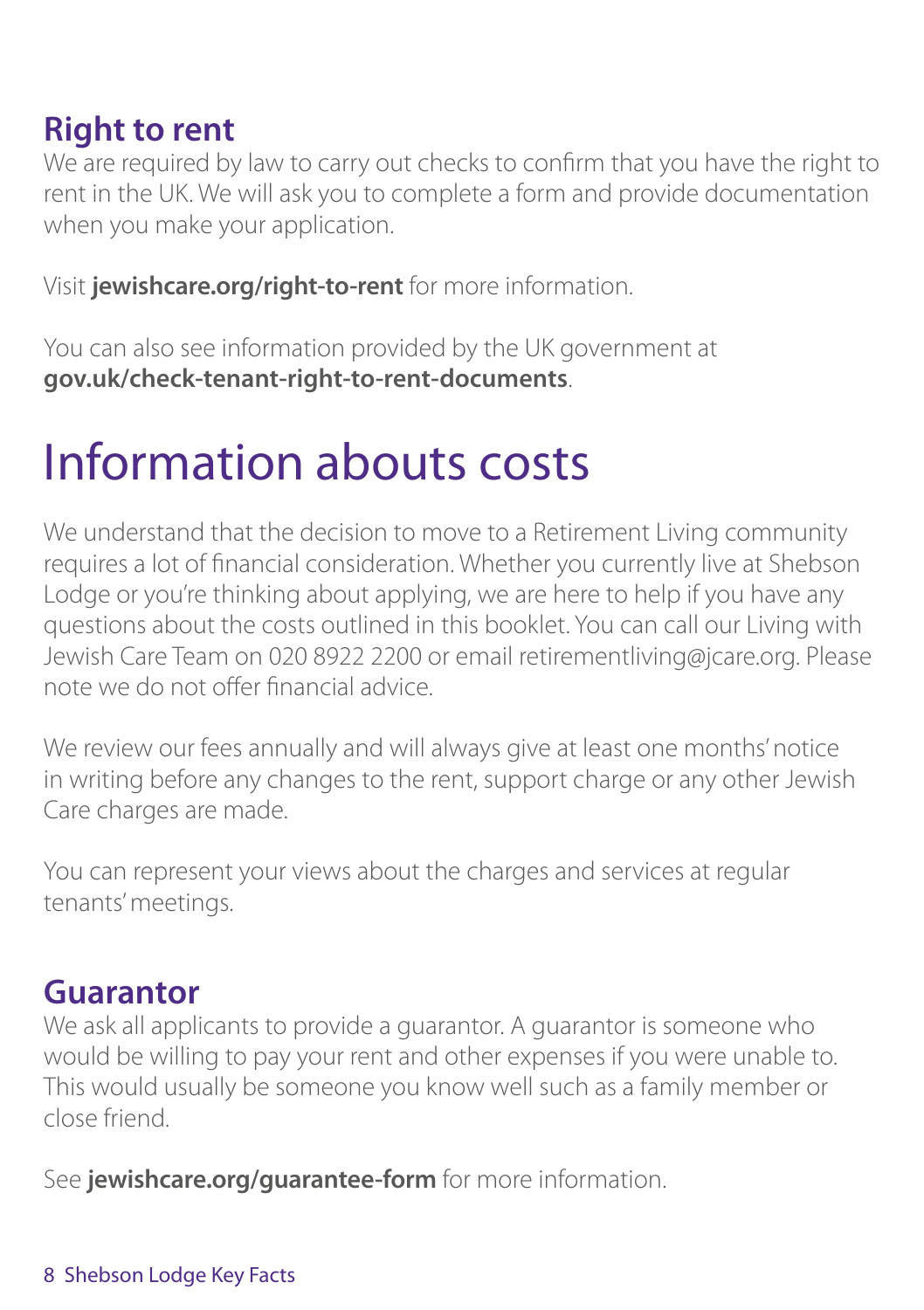### Costs related to moving into Shebson Lodge

We do not charge fees for applications, assessments or administration.

We request that tenants arrange their own removal services and meet the related costs.

#### **Deposit**

Once the letting has been agreed, we will ask you for a security deposit before you sign the tenancy agreement. We do not ask for a reservation deposit.

This security deposit is equivalent to one months' rent.

| <b>Security deposit</b> 1 April 2022 - 31 March 2023 |                               |  |  |
|------------------------------------------------------|-------------------------------|--|--|
| 1 Bedroom<br>From £806.74 to £1,019.04               | <b>2 Bedroom</b><br>£1,073.16 |  |  |

The security deposit helps us to cover any damages and excessive wear and tear to the apartment. It also covers any unpaid fees or other instances where our terms and conditions have not been met. It is held throughout the term of the tenancy and will be protected by the government-approved Deposit Protection Scheme (DPS).

The deposit will be returned to you in full after the tenancy has ended, unless there are outstanding deductions to be made for any sums owed to Jewish Care (for example, arrears of charges and the costs of redecoration, repairs or of any works to rectify any damage to the property). If the charges exceed the value of the deposit, the additional costs will also need to be paid.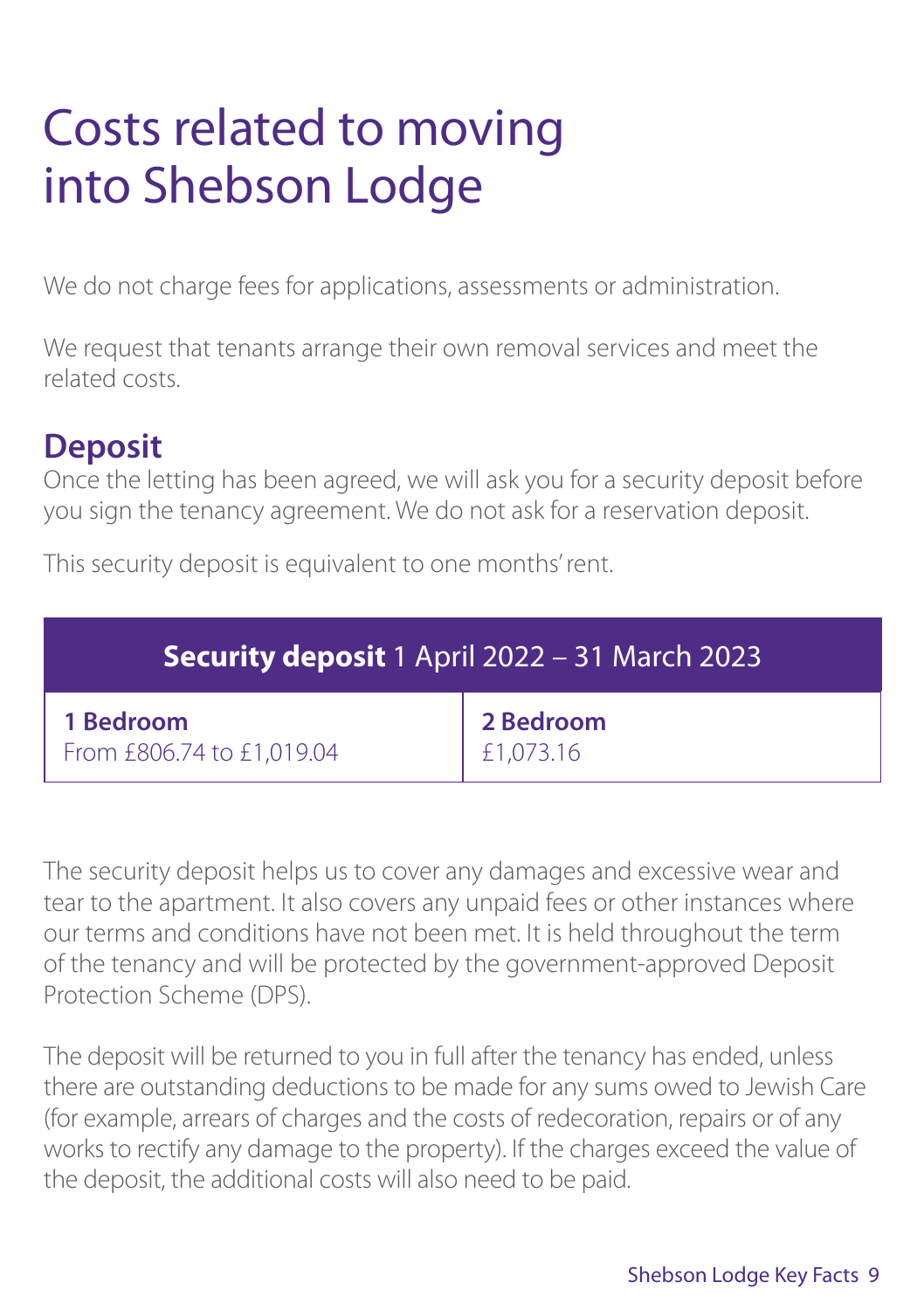### Ongoing costs: Services provided by Jewish Care

The main ongoing costs for services provided by Jewish Care are the rent and support charge. You also have the option of purchasing additional care at your disposal. This section outlines these key costs.

#### **Total monthly charge**

This is the sum of the rent and the support charge and does not include any care you wish to purchase.

#### **Total charge per calendar month**

(rent plus support charge) 1 April 2022 – 31 March 2023

| 1 Bedroom                 | 2 Bedroom   |
|---------------------------|-------------|
| From £848.67 to £1,060.97 | $£1,151.95$ |

All charges are due from the date you sign the Tenancy Agreement, which may be different from your date of occupation.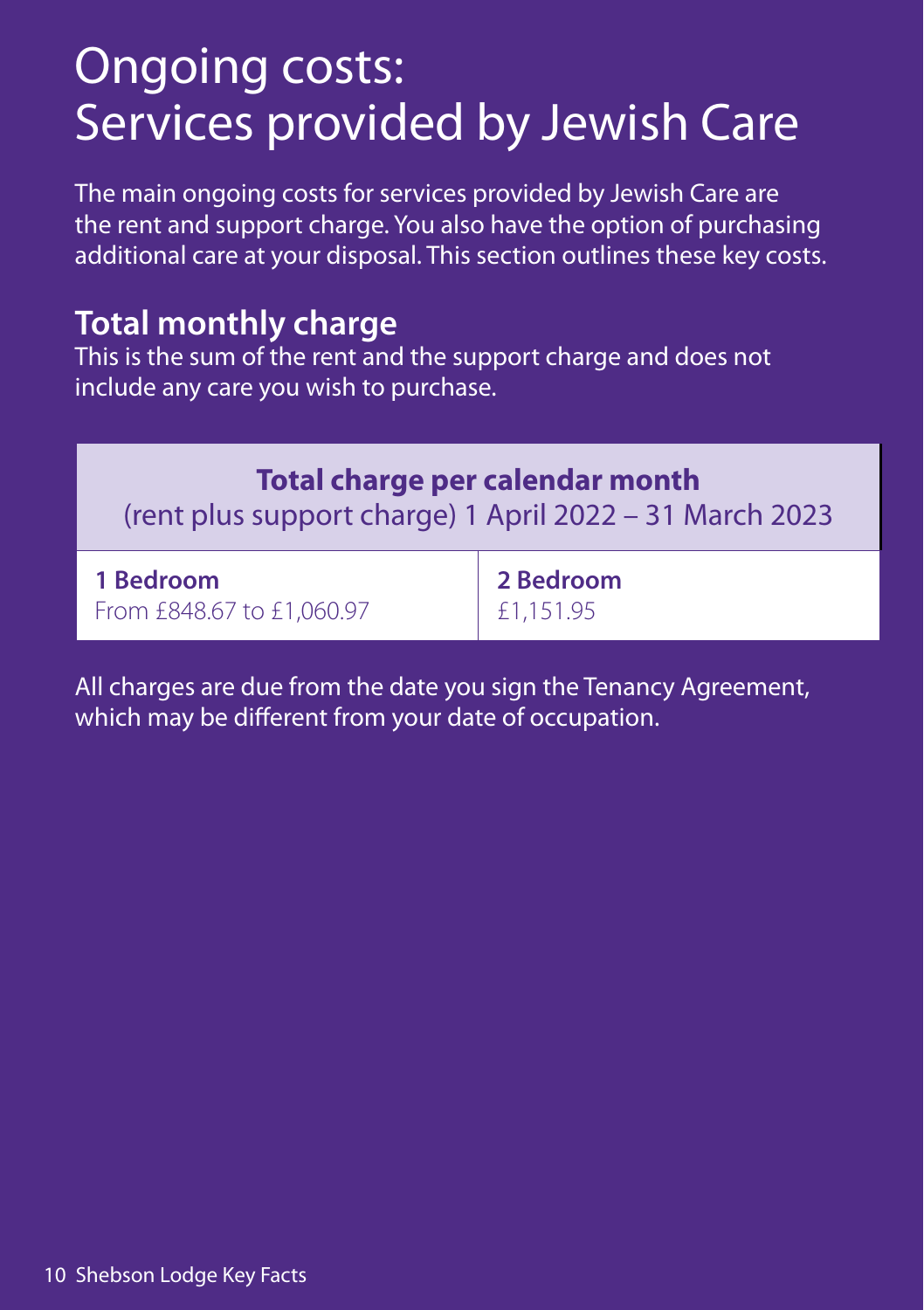#### **Rent**

We are careful to keep the rental cost in line with comparable schemes and properties in the area. The rental cost for each specific two-bedroom apartment is based on its size and layout (which is variable).

| <b>Rent per calendar month 1 April 2022 - 31 March 2023</b> |           |  |  |
|-------------------------------------------------------------|-----------|--|--|
| 1 Bedroom                                                   | 2 Bedroom |  |  |
| From £806.74 to £1,019.04                                   | £1,073.16 |  |  |

The inclusive rent is payable in advance and covers the following:

- occupation of an apartment,
- staff on-site and on-call (see page 12 for times),
- use of communal areas and any shared facilities, e.g. shared garden area,
- maintenance of the building and communal areas,
- maintenance of fixtures and fittings provided by Jewish Care,
- major work and cyclical building refurbishments,
- a proportion of Jewish Care's corporate management services (HR, audit, legal, etc.) relative to the running of the Retirement Living service,
- grounds maintenance, external window cleaning and refuse management,
- and buildings insurance, public liability insurance and employers' liability insurance. The policies and certificates for these are available on request.

The rent is a fixed charge that increases on 1st April each year. We give advance notice by the end of February. The rent increases each year in line with Jewish Care's Rent Increase Policy (available on request).

Jewish Care will manage any significant failure to provide a service covered by the inclusive rent. No part of the inclusive rent is held in trust.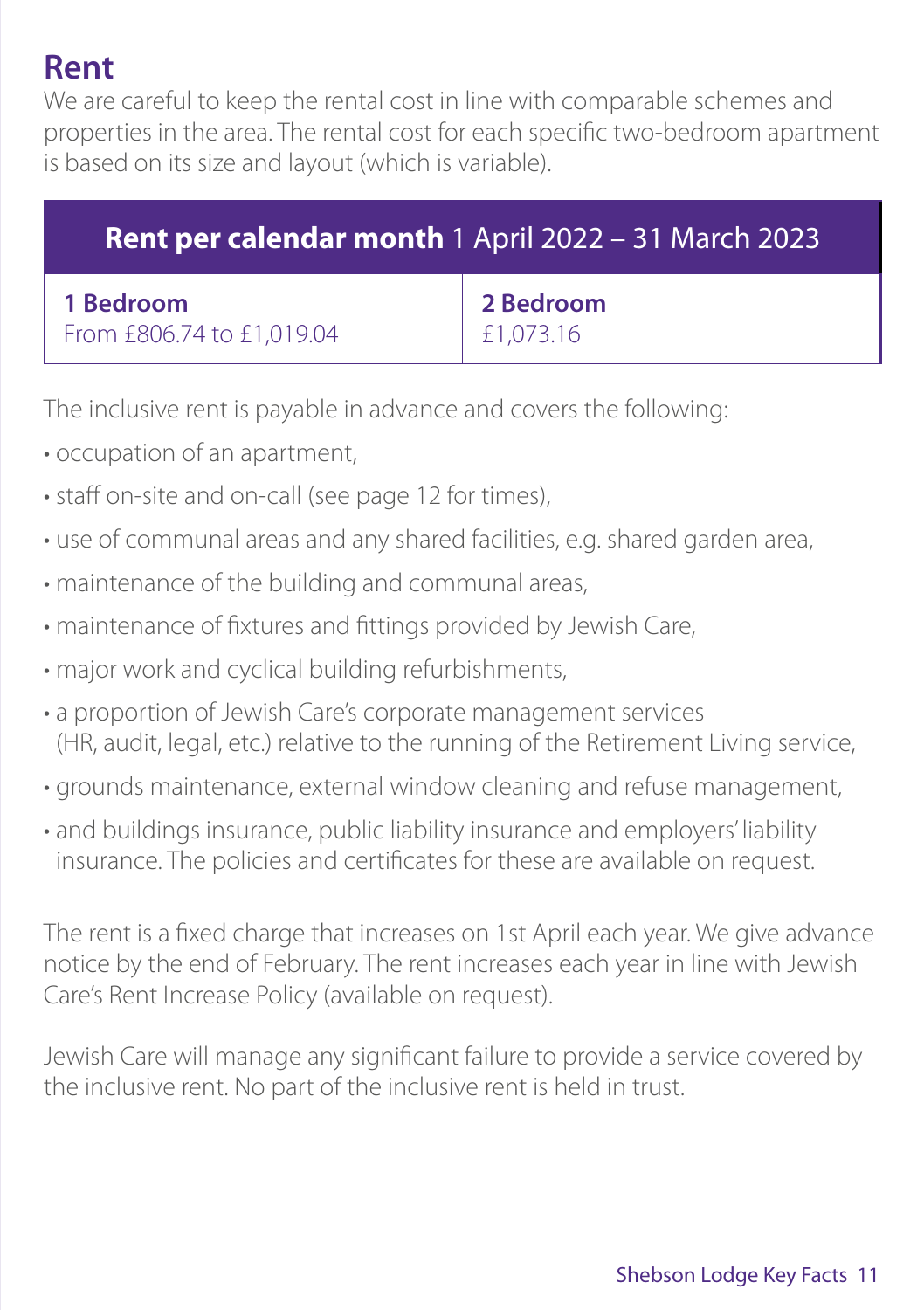#### **Support from us**

You can benefit from the safety and security of staff on-call or on-site, who can respond quickly in the event of an emergency. Each apartment is equipped with a personal alarm system that links up to the staff on-site or on-call.

#### **Staffing hours**

#### **Monday to Thursday**

Staff are on-site 8.30am-5pm and 8pm-8.30am Staff are on-call for emergencies 5pm-8pm

#### **Fridays**

Staff are on-site 8.30am-2pm and 8pm-8.30am Staff are on-call 2pm-8pm

#### **Saturday and Sunday**

Staff on-call 8.30am-8pm Staff on-site Sunday 8pm-8.30am on Monday

#### **Heating and hot water**

There is a fixed rate for heating and hot water that you pay directly to Jewish Care in addition to rent.

| Heating and hot water rates 1 April 2022 - 31 March 2023 |                                                                                        |  |  |
|----------------------------------------------------------|----------------------------------------------------------------------------------------|--|--|
| 1 Bedroom<br>£41.93                                      | $\begin{array}{ c c }\n\hline\n2\text{ Bedroom} \\ \text{£78.79}\n\hline\n\end{array}$ |  |  |

See page 16 for information about other utility bills to third parties.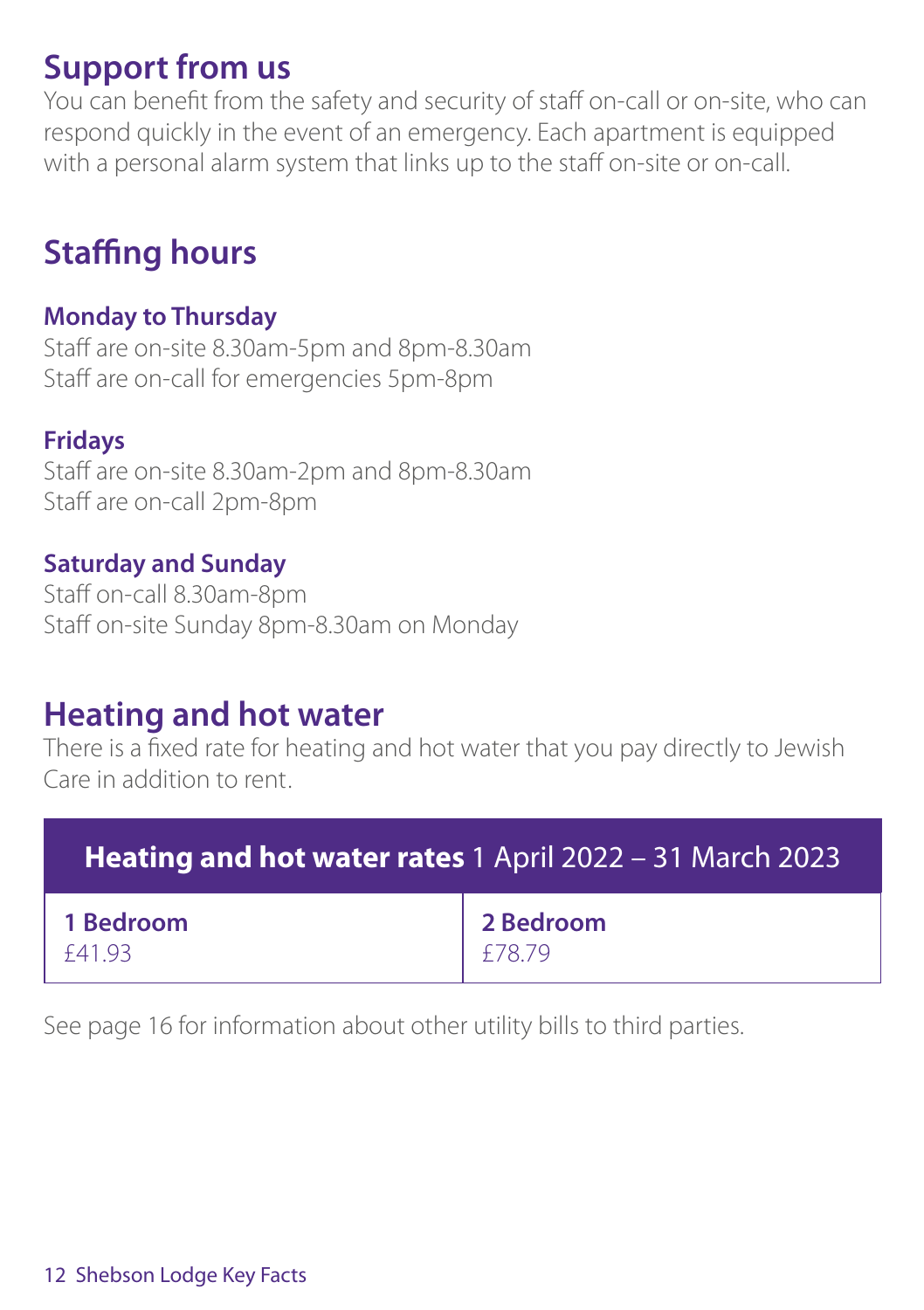#### **Dining and catering**

You have the choice of cooking and eating at home in your own apartment, dining at one of our on-site eateries, or ordering in catering if you are hosting a group of visitors.

#### **Café and restaurant**

There is an on-site restaurant open Tuesday, Wednesday and Thursday offering:

Tea and toast in the mornings (9.30am-11am) Three course meals at lunch time (12pm-1.30pm) Tea and cake in the afternoon (3pm-4pm)

#### **Frozen meals on wheels delivery**

£6.50 for a main meal £1.20 for soup Both for £7.50

Menus are available in advance and you can discuss meal options with the chefs. Prices for these are not yet confirmed, however will be made available as soon as possible.

#### **Catering**

You can book catering for birthdays and events from the restaurant. The cost of this will be agreed at the time of booking.

#### **Parking**

There is on-street parking with no restrictions.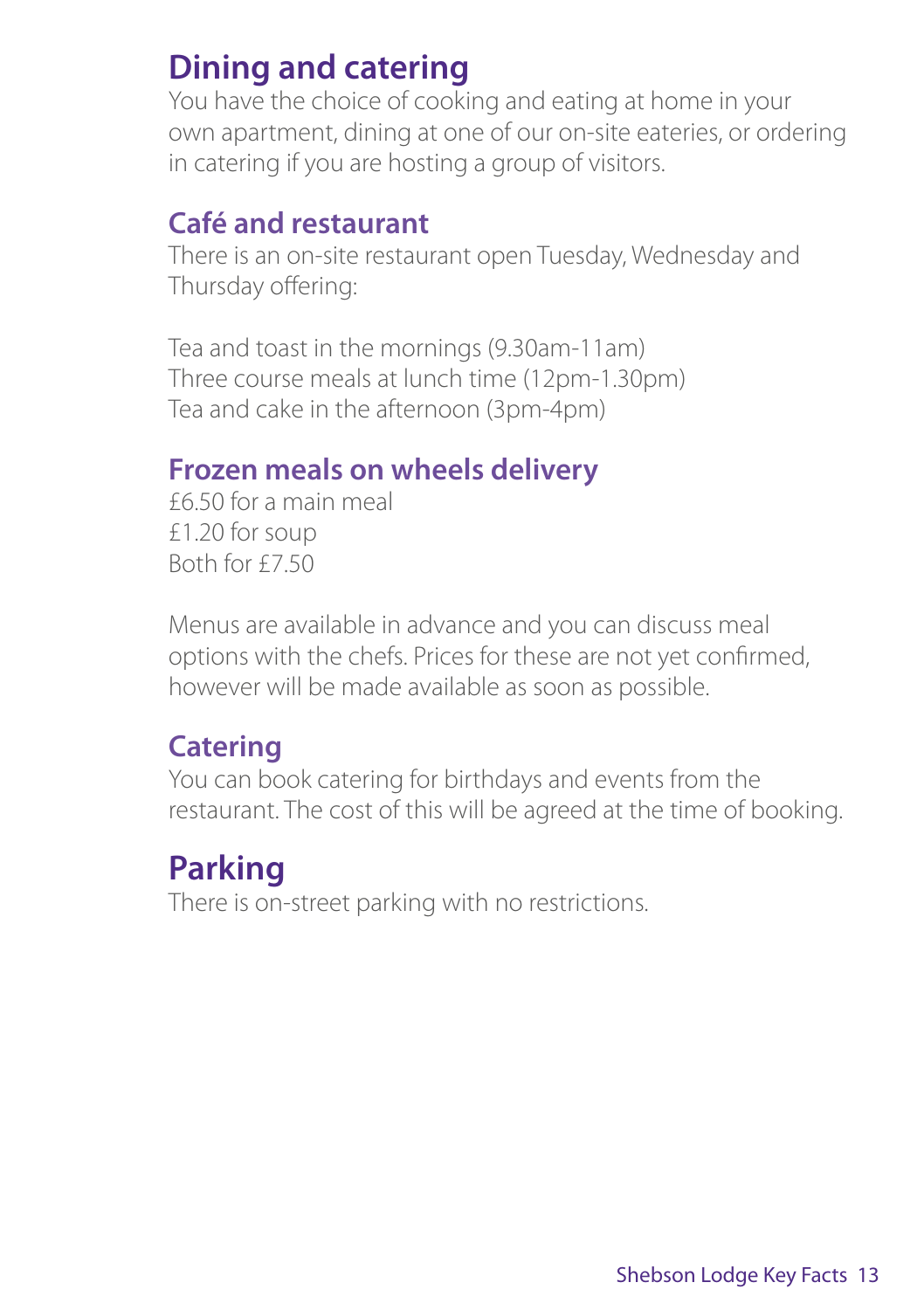#### **Additional services**

We offer several additional services to help you in various ways at Shebson Lodge.

#### **Handyperson service**

Our handyperson service is on-hand to help you with those odd-jobs around the house. From changing lightbulbs to moving furniture or putting up curtains, you can get the job done knowing that the handyperson is a vetted Jewish Care employee.

Operating every Tuesday, free of charge.

#### **Photocopying**

You can use our photocopying facilities free of charge.

#### **Mobility scooter park**

If you choose to hire or purchase a mobility scooter you can park it in our dedicated mobility scooter park free of charge. Please note mobility scooters are not available through Jewish Care.

#### **Laundry**

There is a laundry room on-site that you can use free of charge. You need to supply your own detergents, etc. You can use the laundry room between 8am to 9pm (it is closed during Shabbat).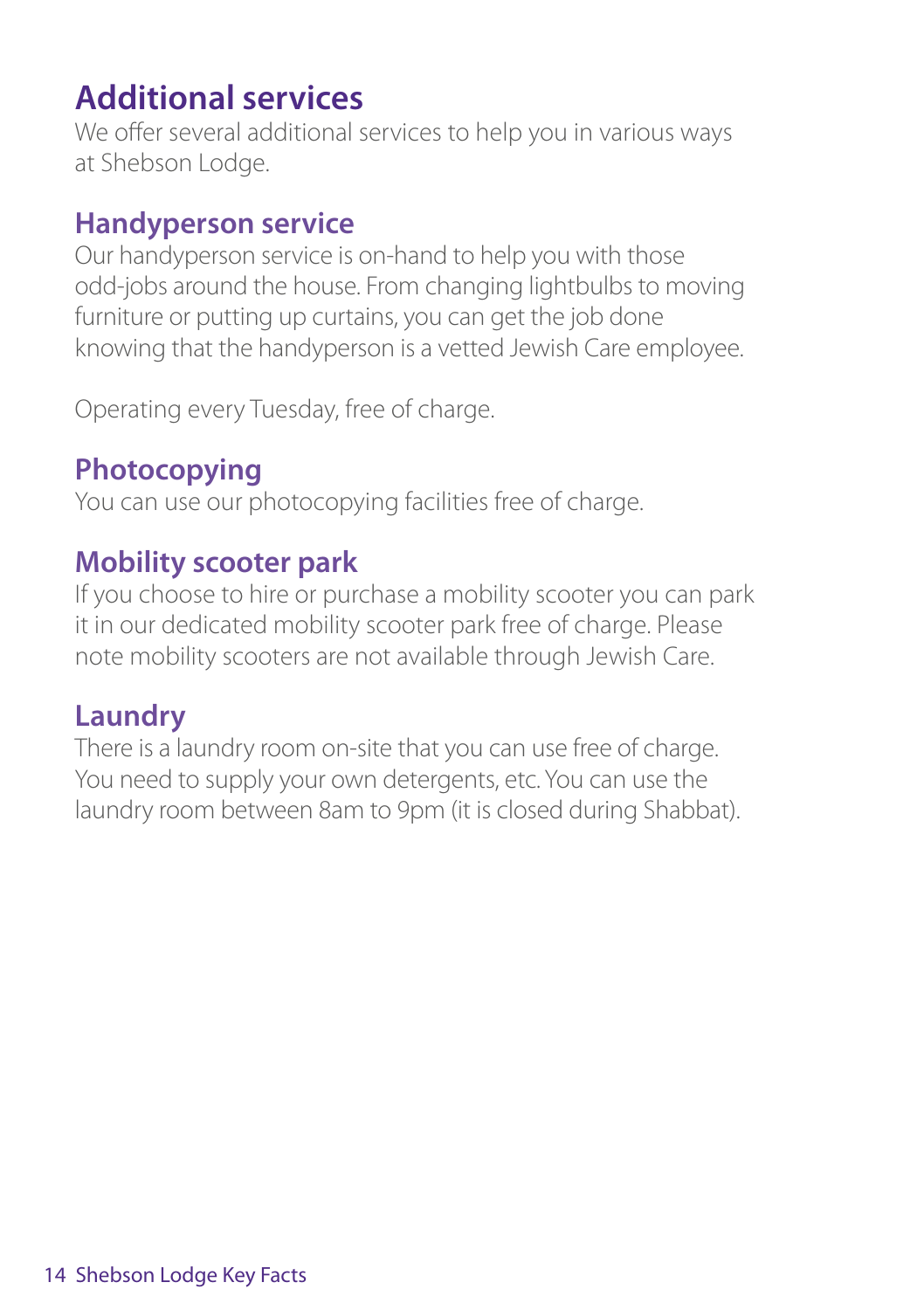#### **Southend & Westcliff Jewish Community Centre**

The Southend & Westcliff Jewish Community Centre is for any member of the Jewish community.

The Centre offers a wide range of activities, clubs and outings for anyone who enjoys company and fun. There are crafts, card games, discussions and more.

Open 9.15am - 3.30pm Monday, Wednesday and Thursday

Services include:

- a shop selling kosher food, gifts, and household items
- a range of activities during the week
- health, wellbeing and beauty services
- a salon offering hairdresser and beauty treatments, and private rooms offering therapeutic services (such as chiropody).

#### **Rates for tenants (until October 2022)**

Membership: £30 per year Full day entry fee: £6 Morning entry fee: £2.50 Afternoon entry fee: £4

Lunch is paid for separately – see page 13 for more information.

Additional health and wellbeing services are available and paid for separately - prices are advertised in advance.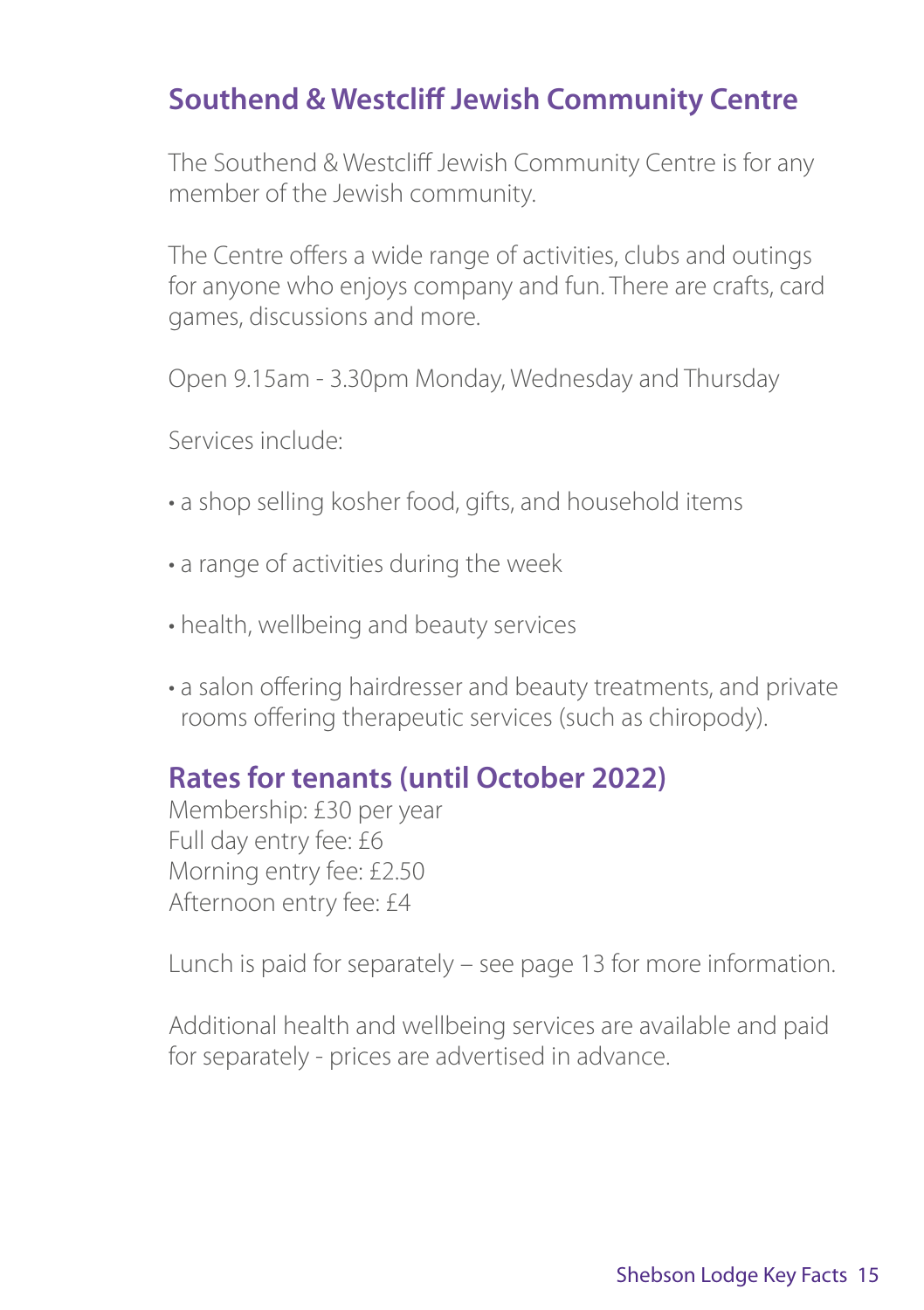### Ongoing costs: Services provided by third parties

There are of course other costs associated with living at a property which are outlined in this section. The following services are not provided by Jewish Care and we ask that you arrange these upon the start of the tenancy.

#### **Council tax**

You should arrange this with Southend-on-Sea Borough Council.

The apartments are bands E or F.

The Southend-on-Sea Borough Council tax rates for 2022-23 are:

Band E £2,258.96 Band F £2,669.68

#### See **southend.gov.uk/council-tax**

for the most up to date information.

You may be eligible to receive a council tax discount or exemption. For more information see **southend. gov.uk/reduce-council-tax-bill/ exemptions-2**.

#### **Utilities**

These include electricity, landline and broadband. You should arrange these services directly with the suppliers. Individual utilities are payable to their respective companies.

Heating and hot water costs are on page 12.

Free WiFi is available throughout the communal areas of the building.

#### **TV**

You should arrange your own TV licence. For more information see **tvlicensing.co.uk**.

Facilities are installed to receive satellite television in some of the apartments. You should arrange your services directly with the provider.

#### **Contents insurance**

We strongly advise that you arrange contents insurance for your belongings.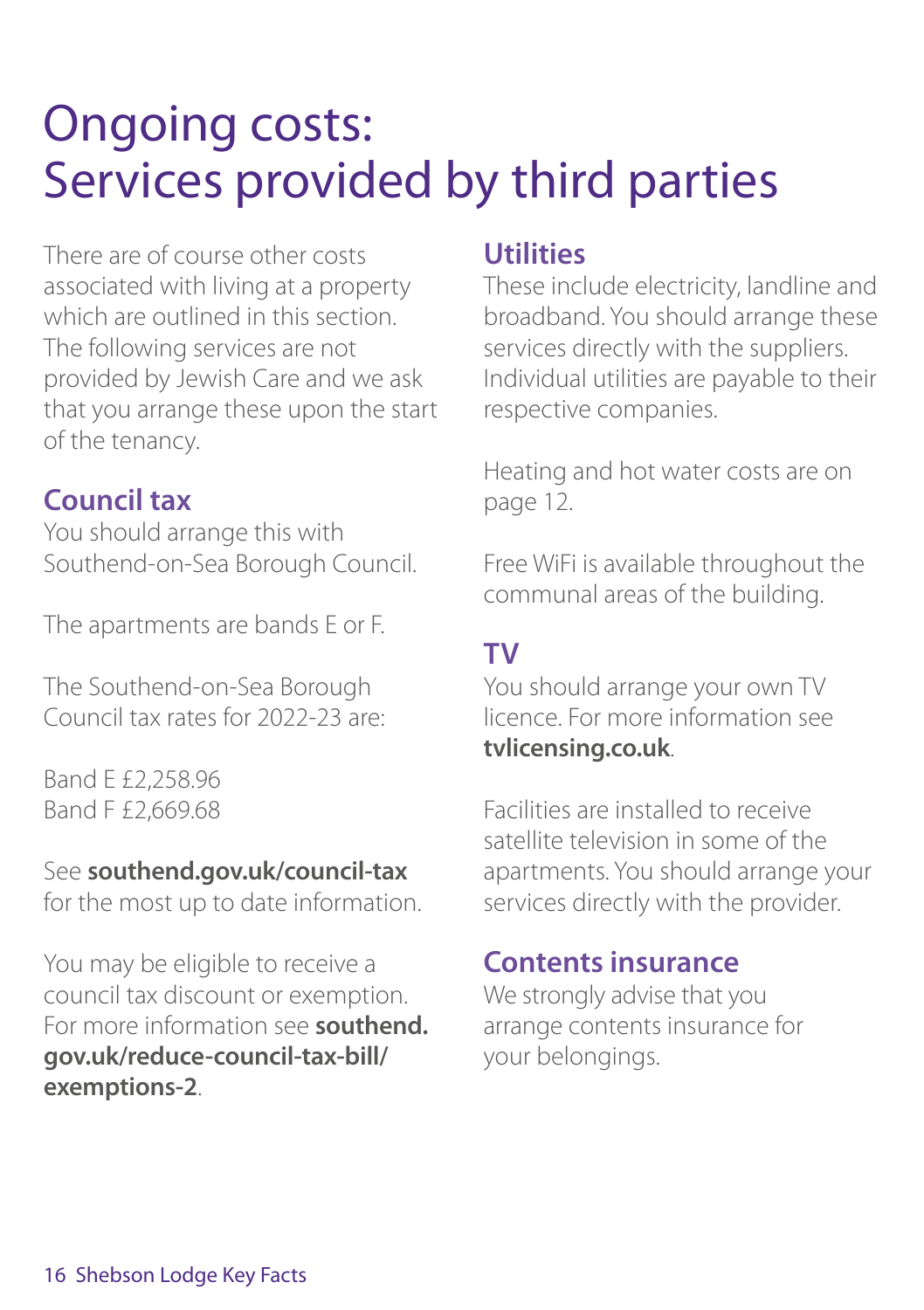### Ending the tenancy

We hope that you are happy with living at Shebson Lodge and that our services can meet your needs. However, we appreciate that circumstances can change, and you may choose to end your tenancy.

If you wish to leave Shebson Lodge during the initial three-year fixed term period, you will need to give two months' notice. If you wish to leave Shebson Lodge after the initial three-year fixed term period, you will need to give one months' notice. During the notice period all the normal charges are payable, including the rent, and heating and hot water. We do not charge any administration fees associated with moving out of Shebson Lodge.

Tenants are responsible for leaving their apartment in good overall condition at the end of the tenancy. We offer a repairs and maintenance service to help with carrying out any necessary work at a cost to be agreed at time of booking, however you also have the choice of appointing your own tradespeople.

In the sad event of a tenant passing away, one months' notice must be given by the next of kin or the executor of their will. In either event, the apartment must be cleared and the keys handed back to us at the end of the tenancy. If outstanding charges and any arrears exceed the value of the deposit the additional costs will also need to be paid.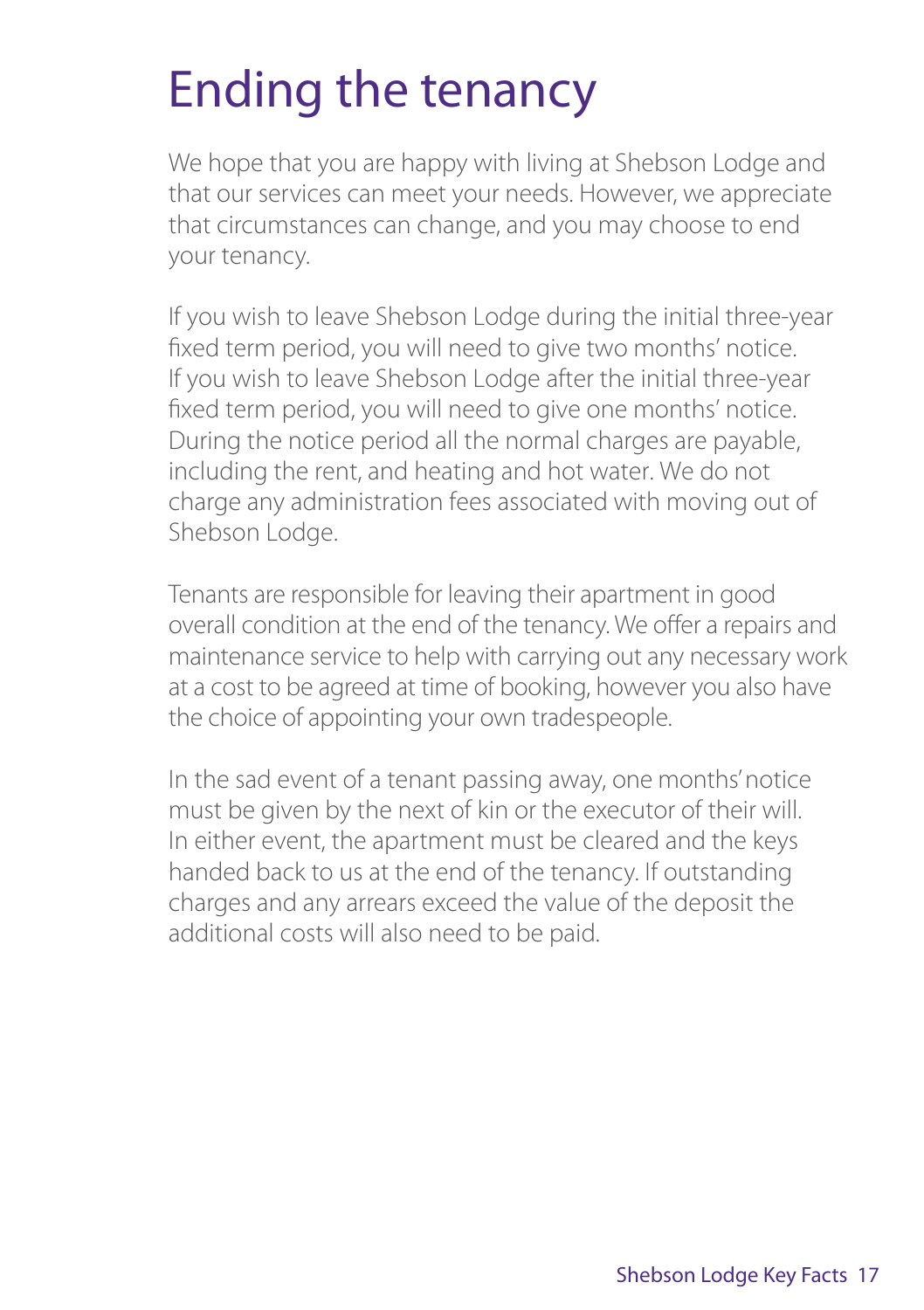### Important additional information

#### **Management structure**

The day to day management of Shebson Lodge is overseen by the Tenant Support Manager, an Administrator, and other support staff. This includes the management of the building, running social activities and events and supporting tenants. Staff at Amélie House (Jewish Care's head office) also support the management of the service.

#### **Major repairs**

Jewish Care undertakes regular asset surveys and funds major repairs as necessary. Tenants will not be liable for any surcharges to pay for major building repairs.

#### **Nomination arrangements**

There are no local authority nomination arrangements at Shebson Lodge. If you are interested in renting an apartment, please apply directly to Jewish Care.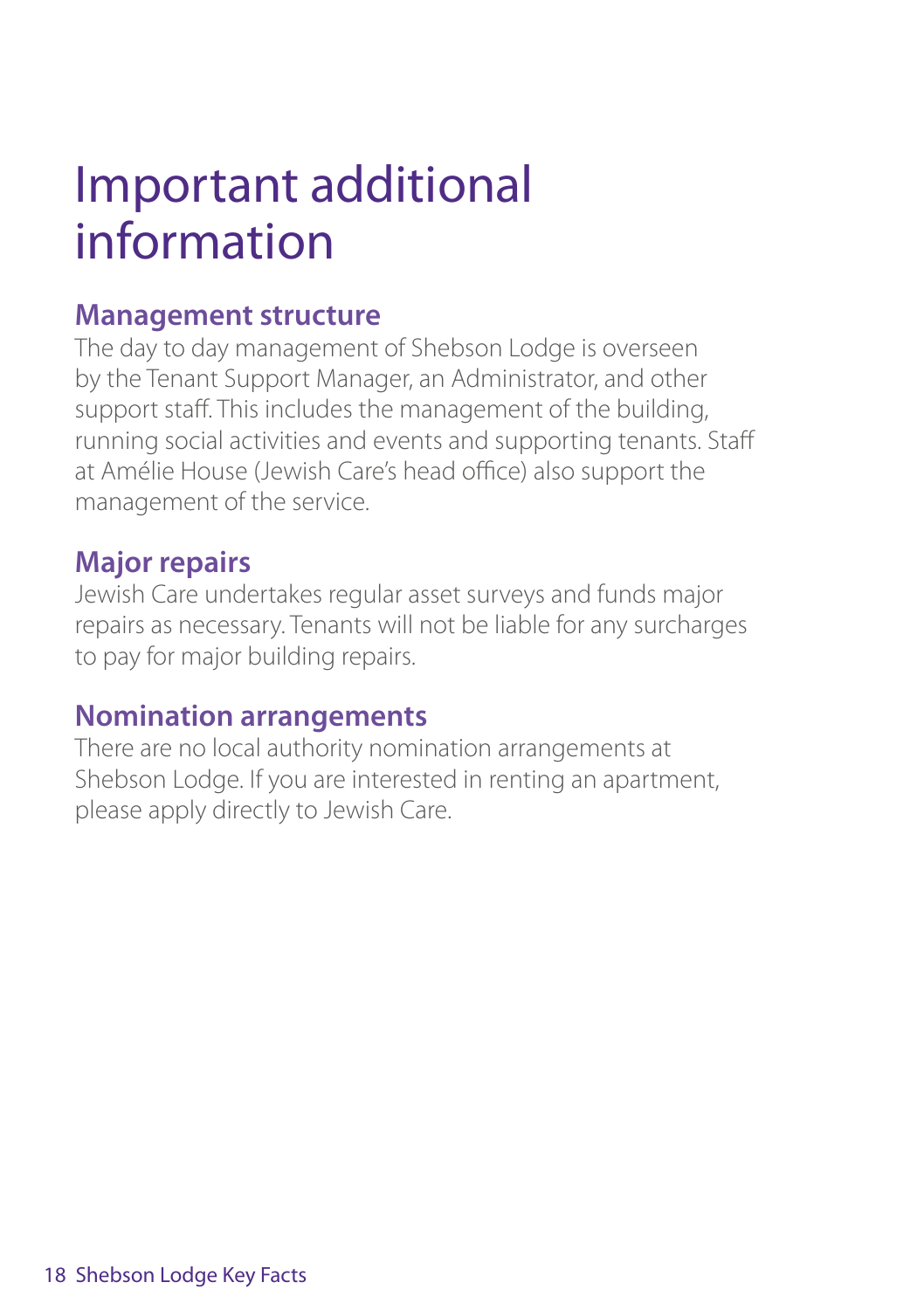### What are the next steps?

#### **Seek independent advice**

You should now have a good overview of the key financial and legal information associated with living at Shebson Lodge.

It is important that you discuss the details of this booklet, as well as your wider housing options, with a person you trust. We strongly recommend that you seek independent legal and financial advice, support and representation in connection with your move to a retirement community.

**Age UK** provides free independent advice about money, care and housing for people aged over 55.

0800 678 1602 **ageuk.org.uk**

**Citizens Advice Bureau** provides free, confidential and impartial advice on a range of issues including housing, law and rights, money, and more.

0800 144 8848 **citizensadvice.org.uk**